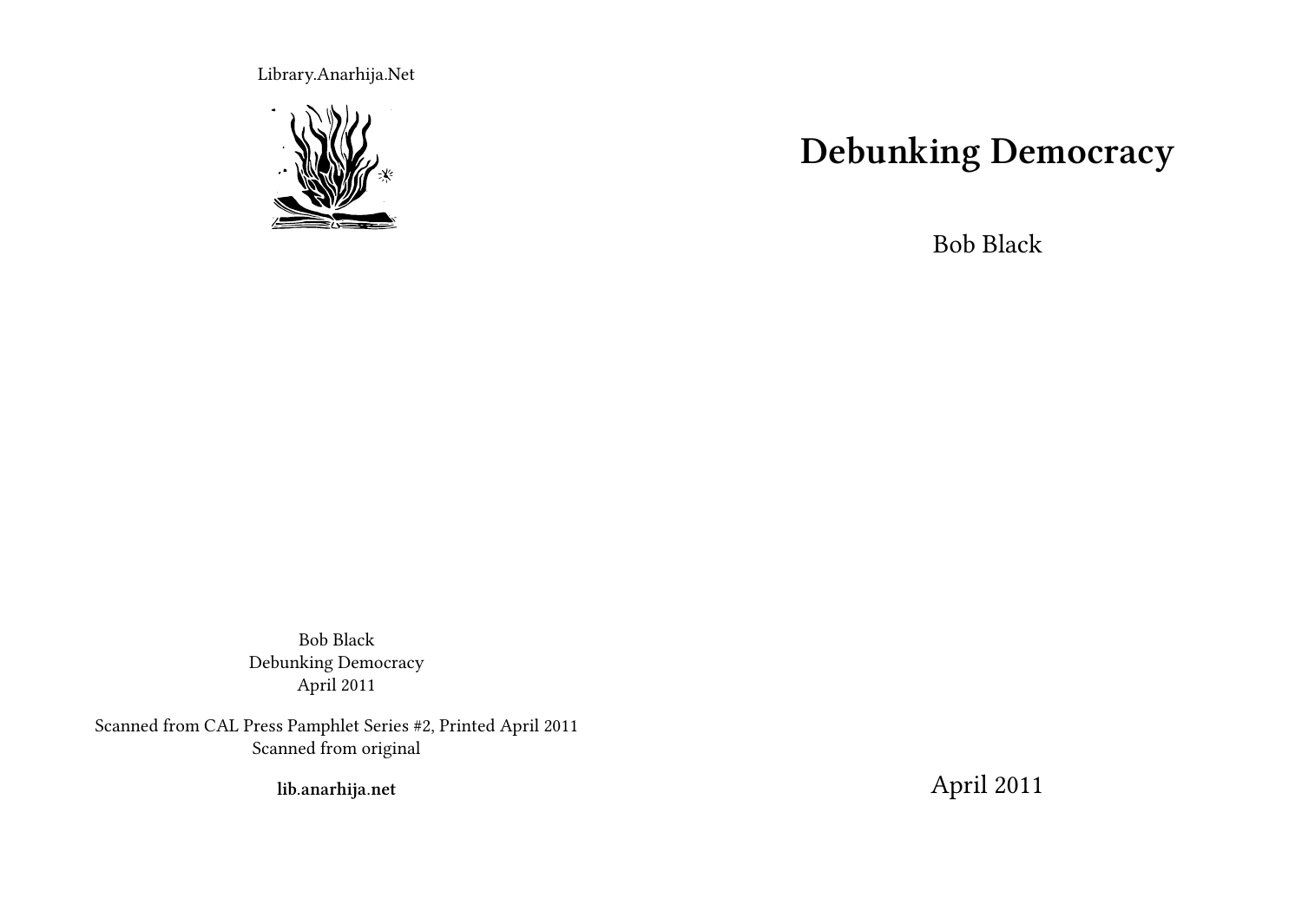## **Contents**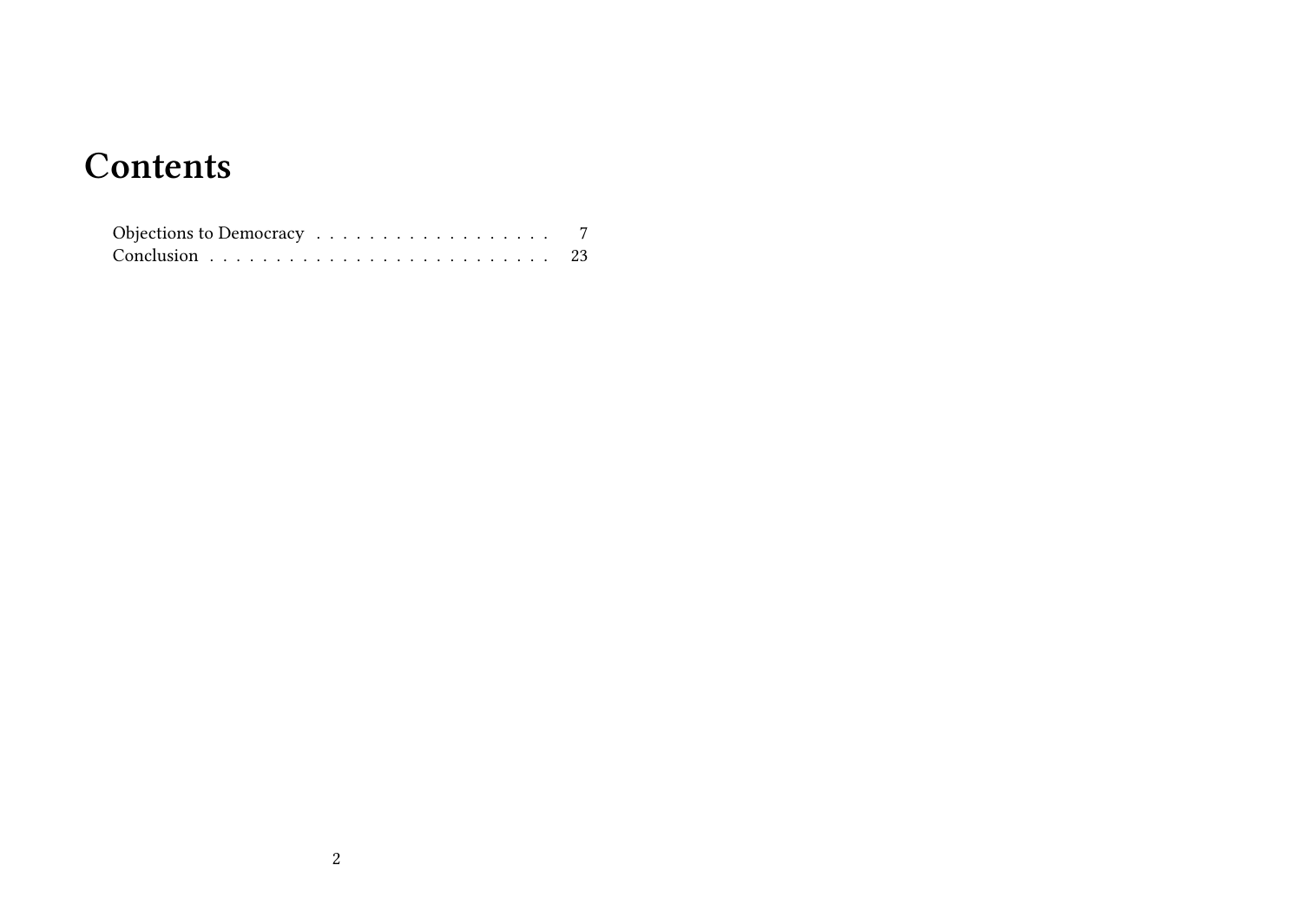For the first time in history, "nearly everyone today professes to be a democrat."<sup>1</sup> Professors profess democracy profusely, although they keep it off campus. Democracy—truly, "that word can mean anything."<sup>2</sup> Even North Korea calls itself a Democratic People's Republic. Democracy goes with everything. For champions of capitalism, democracy is inseparable from capitalism. For champions of socialism, democracy is inseparable from socialism. Democracy is even said to be inseparable from anarchism.<sup>3</sup> It is identified with the good, the true, and the beautiful.<sup>4</sup> There's a flavor of democracy for every taste: constitutional democracy, liberal democracy, social democracy, Christian democracy, even industrial democracy. Poets (admittedly not many) have hymned its glory. And yet the suspicion lurks that, as it seemed to another poet, Oscar Wilde, "democracy means simply the bludgeoning of the people, by the people, and for the people. It has been found out."<sup>5</sup> Found out, and found to be unfounded.

Until the 20th century, there were few democracies. Until the 19th century, the wisdom of the ages was unanimous in condemnation of democracy. All the sages of ancient Greece denounced

<sup>&</sup>lt;sup>1</sup> David Held, Models of Democrat), (2nd ed.; Stanford, CA: Stanford University Press, 1996), 1; see also Tibor R. Machan, "Introduction: The Democratic Ideal," Liberty and Democracy, ed. Tibor R. Machan (Stanford, CA: Hoover Institute Press, 2002), xiii.

<sup>2</sup> Jacques Ellul, The Poletical Illusion, tr. Konrad Kellen (New York: Alfred A. Knopf, 1967), 181.

 $3\overline{)}$  David Graeber (in the AK Press catalog 2008), quoted in Bob Black, letter to the editors, Anarchy: A Journal of Desire Armed, No. 67 (Vol. 26, No. 2) (Spring-Summer 2009), 75.

<sup>4</sup> "Democracy is made identical with intellectual freedom, with economic justice, with social welfare, with tolerance, with piety, moral integrity, the dignity of man, and general civilized decency." Robert A. Nisbet, Community and Power (London: Oxford University Press, 1962), 248.

<sup>5</sup> "The Soul of Man Under Socialism." The First Collected Edition of the Works of Oscar Wilde, 1908-1922, ed. Robert Ross (repr. ed.; London: Pall Mall, 1969), 8: 294. Wilde was a decadent anarchist dandy. Such lifestyle anarchists despise democracy. See, e.g., Octave Mirbeau, "Voters Strike!" in Rants and In-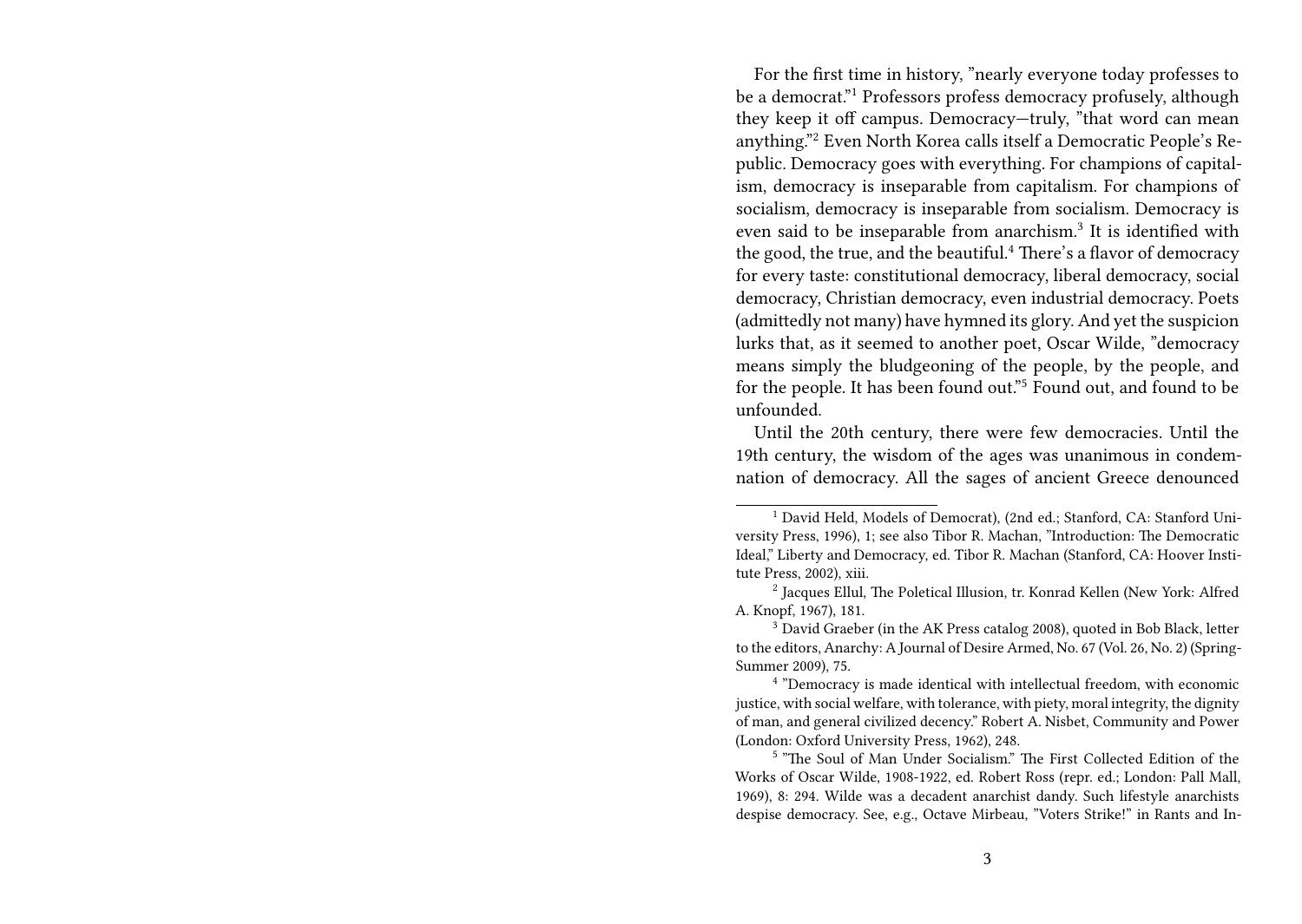it, especially the sages of democratic Athens.<sup>6</sup> As Hegel wrote: "Those ancients who as members of democracies since their youth, had accumulated long experience and reflected profoundly about it, held different views on popular opinion from those more a priori views prevalent today." \*\*<sup>7</sup> The Framers of the U.S. Constitution rejected democracy.<sup>8</sup> So did their opponents, the Anti-Federalists.<sup>9</sup> The democracy which was then universally despised is what is now called direct democracy, government by the people over the people. "People" in "by the people" meant the citizens: a minority consisting of some of the adult males. "People" in "over the people" meant everybody. The citizenry assembled at intervals to wield state power by majority vote. This system no longer exists anywhere, and that makes it easier to believe in it, as Hegel observed.

Democracy only became respectable, in the 19th century, when its meaning changed. Now it meant representative democracy, in which the citizenry—now an electorate, but still a minority—from

<sup>6</sup> Ernest Barker, The Political Thought of Plato and Aristotle (New York Dover, 1959), 13; M.I. Finley, Democrat.; Ancient and Modern (2nd ed.; London: Hogarth Press, 1985), 5, 29; David Held, "Democracy: From City-States to a Cosmopolitan Order," in Contemporary Political Philosophy: An Anthology, ed. Robert E. Goodin & Philip Pettit (Malden, Mk Blackwell Publishing, 2006), 80.

<sup>7</sup> G.W.F. Hegel, "On the English Reform Bill," Political Writings, ed. Laurence Dickey & H.B. Nisbet (Cambridge: Cambridge University Press, 1999), 235.

<sup>8</sup> Bernard Bailyn, The Ideological Origins of the American Revolution (Cambridge\*. Belknap Press of Harvard University Press, 1967), 282284; Gordon S. Wood, The Creation of the American Republic, 17761787 (New York & London: W.W. Norton & Company, 1972), 222-223, 409-413; see, e.g, The Federalist, ed. Jacob E. Cooke (Hanover, NH: Wesleyan University Press, 1961), 61 (No. 10) (James Madison); The Records of the Federal Convention of 1787, ed. Max Farrand (New Haven, CT: Yale University Press, 1911), 1: 2627 (Edmund Randolph), 48 (Elbridge Gerry), 49 (George Mason), 288 (Alexander Hamilton). Randolph blamed America's problems on "the turbulence and follies of democracy:" Records, 1:5 1.

 $9$  Herbert J. Storing, What the Antifidenalists Were For (Chicago, IL & London: University of Chicago Press, 1981), 29.

just told to believe. The arguments for democracy—which aren't often articulated—are so flawed and flimsy, some of them even so silly,<sup>74</sup> that pious democrats might be startled.<sup>75</sup>

Now, it maybe that some of these criticisms ofdemocratic government are really criticisms of government itself. That does not detract from, but rather enhances, their validity. That just means that democracy is not so special after all, and that it has been found out.

VOTE NOBODY NOBODY TELLS THE TRUTH. Bob Black PO Box 3112 Albany NY 12203

cendiary Tracts, ed. Bob Black & Adam Parfrey (New York: Amok Press & Port Townsend, WA: Loompanics Unlimited, 1989), 74-78.

<sup>74</sup> For example, voluntary residence in a country is said to be "tacit" consent to its democratic government. Love it or leave it! Incredibly, most democrats fail to notice that if voluntary residence counts as consent to be ruled, then it counts as consent to be ruled by any government, despotic or democratic. Harry Brighouse, "Democracy and Inequality," in Democratic Theory Today: Challenges for the 21st Century, ed. April Carter & Geoffrey Stokes (Cambridge, England: Polity Press, 2002), 56; J.P. Plamanatz, Consent, Freedom, and Political Obligation (2nd ed.; London: Oxford University Press, 1968), 7-8; A. John Simmons, Moral Principles and Political Obligations (Princeton, NJ: Princeton University Press, 1979), 7374 & ch. 4. In the anthology Democratic Theory Today, the eleven contributors—all of them college professors—solemnly discuss civic republicanism, developmental democracy, deliberative democracy, associative democracy, etc. Not one of them pauses to justify democracy itself.

<sup>75</sup> See, e.g" William Godwin, Enquiry Concerning Political Justice, ed. Isaac Kramnick (Harmondsworth, Middlesex, England: Penguin Books, 1976), 209-253; Crispin Sartwell, Against the State (Albany, NY: State University of New York Press, 2008), 39-96 (quoted); Bob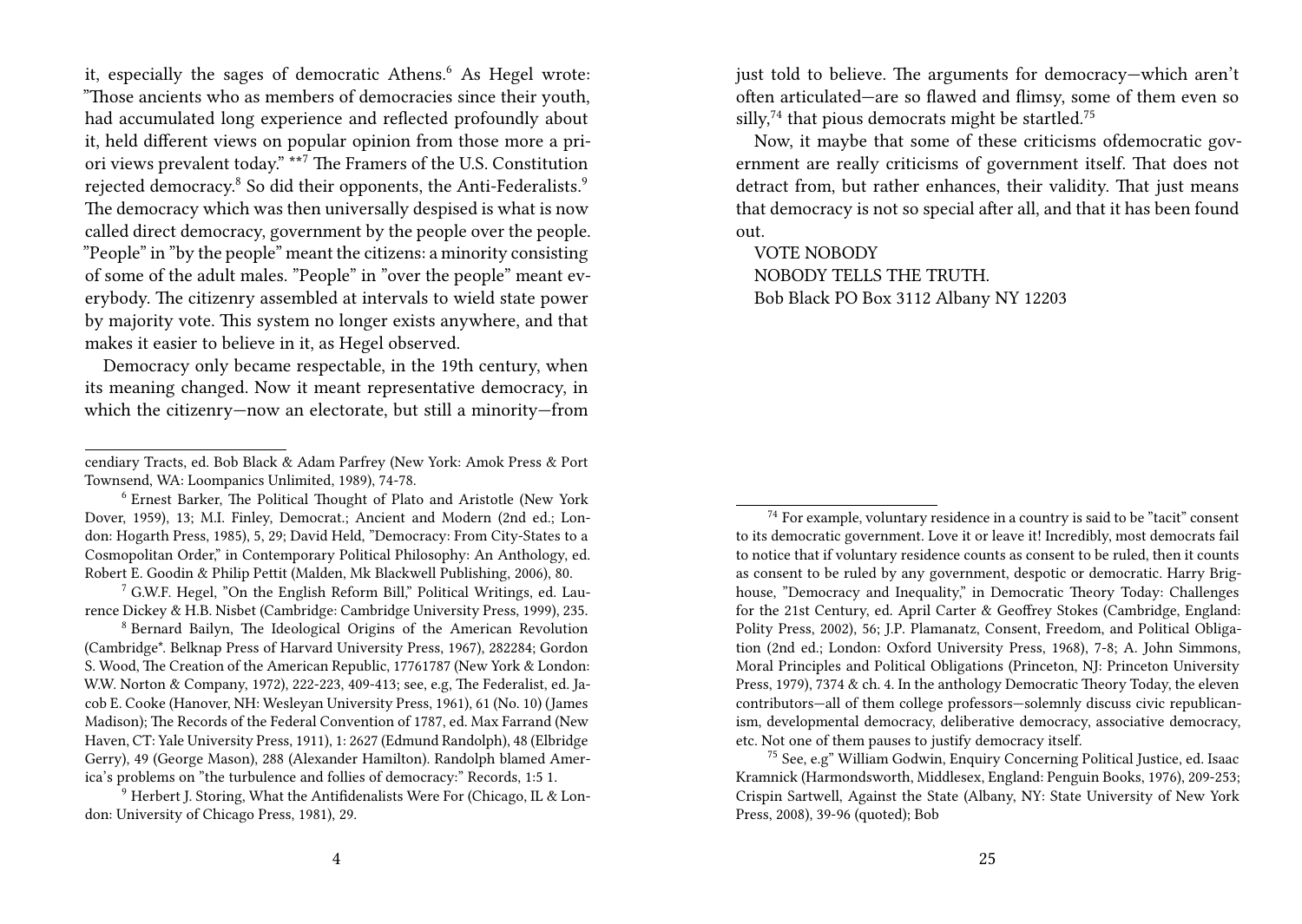"pure democracy, or the immediate autocracy of the people," as Joel Barlow described it.<sup>71</sup> A celebrant of Swiss direct democracy at its height admits: "Corruption, factionalization, arbitrariness, violence, disregard for law, and an obdurate conservatism that opposed all social and economic progress were pathologies to some extent endemic to the pure democratic life form."<sup>72</sup> Democracy in any form is irrational, unjust, inefficient, capricious, divisive, and demeaning. Its direct and representative versions, as we have seen, share many vices. Neither version exhibits any clear advantage over the other. Each also has vices peculiar to itself. Indeed the systems differ only in degree. Either way, the worst tyranny is the tyranny of the major $ity<sub>1</sub><sup>73</sup>$  as most anarchists, and some conservatives, and some liberals, and even the more honest democrats, have often said.

Is democracy nonetheless the best form of government? Even that is not so obvious, after taking a hard look at just how bad it is. Its theory is reducible to ruins in a few pages. The believers claim that democracy promotes dialogue, but where is the dialogue about democracy itself? Democrats ignore their critics, as if democracy is such a done deal, why bother to defend it? They just take it for granted that somebody (Locke? Rousseau? Lincoln? Churchill?) has long since made out a strong case for democracy. Nobody ever did. That's why you didn't learn it in school. You were

time to time choose some of its rulers by majority vote (or rather, by the majority of those actually voting—which is not the same thing). The elected rulers appoint the rest of the rulers. As always, some rule, and all are ruled. In the 19th century, when this system prevailed in only a few nations, it acquired a few intellectually able proponents, such as John Stuart Mill, but it also evoked some intellectually able opponents, such as HerbertSpencer, Pierre-Joseph Proudhon, and Friedrich Nietzsche. Democracy, as one of the ascendant political ideologies of the age, accommodated itself to the others: to liberalism, nationalism, socialism, and even Christianity. They in turn accommodated it, usually. Improbably, the doctrines legitimated one another, usually.

The announced popularity of democracy is surely exaggerated. It's a mile wide and an inch deep. Aversion to authoritarian regimes is not necessarily enthusiasm for democracy. In some of the post-Communist democracies, democracy has already lost its charm.<sup>10</sup> In others, such as Russia, democracy itself is already lost. Older democracies persist more from apathy and force of habit than from genuine conviction. John Zerzan reasonably asks: "Has there ever been so much incessant yammer about democracy, and less real interest in it?"<sup>11</sup> Well, has there?

The idea of democracy has never been justified, merely glorified. None of the older criticisms of democracy has been refuted, and neither has any of the newer ones. They come from left, right, and center. Some of these criticisms follow. They establish that democracy is irrational, inefficient, unjust, and antithetical to the very values claimed for it: liberty, equality, and fraternity. It does not even, for instance, imply liberty.<sup>12</sup> Rather, the instinctive tendency

<sup>71</sup> Joel Barlow, "To His Fellow Citizens of the United States. Letter II: On Certain Political Measures Proposed for Their Consideration," in American Political Writing during the Founding Era, 1760-1805, ed. Charles S Hyneman & Donald S. Lutz (2 vols.; Indianapolis, IN: Liberty Fund, 1983), 2: 1106.

<sup>72</sup> Benjamin Barber, The Death of Communal Liberty (Princeton, NJ: Princeton University Press, 1974), 197.

 $73$  e.g., Goldman,"The Individual, Society and the State," Red Emma Speaks, 98; see also Robert L Hoffman, Revolutionary Justice: The Social and Political Theory oP-J. Proudhon (Urbana, IL: University of Illinois Press, 1972), 187. The expression is generally credited to Alexis de Tocqueville (Democracy in America, 250) and it was further popularized by John Stuart Mill; but it was used by at least one Anti-Federalist in the Ratification debate. Wood, Creation of the American Republic, 484 & n. 19. Certainly the idea was widespread then, and since.

<sup>&</sup>lt;sup>10</sup> Ralf Dahrendorf, Reflections on the Revolution in Europe (New Brunswick, NJ & London: Transaction Publishers, 2005), 168.

<sup>&</sup>lt;sup>11</sup> John Zerzan, "No Way Out," Running on Emptiness: The Pathology of Civilization (Los Angeles, CA: Feral House 2002), 204.

<sup>&</sup>lt;sup>12</sup> Bertrand Russell, "The Prospects of Democracy," Mortals and Others: American Essays 1929-1935, ed. Henry Ruja (London & New York: Routledge,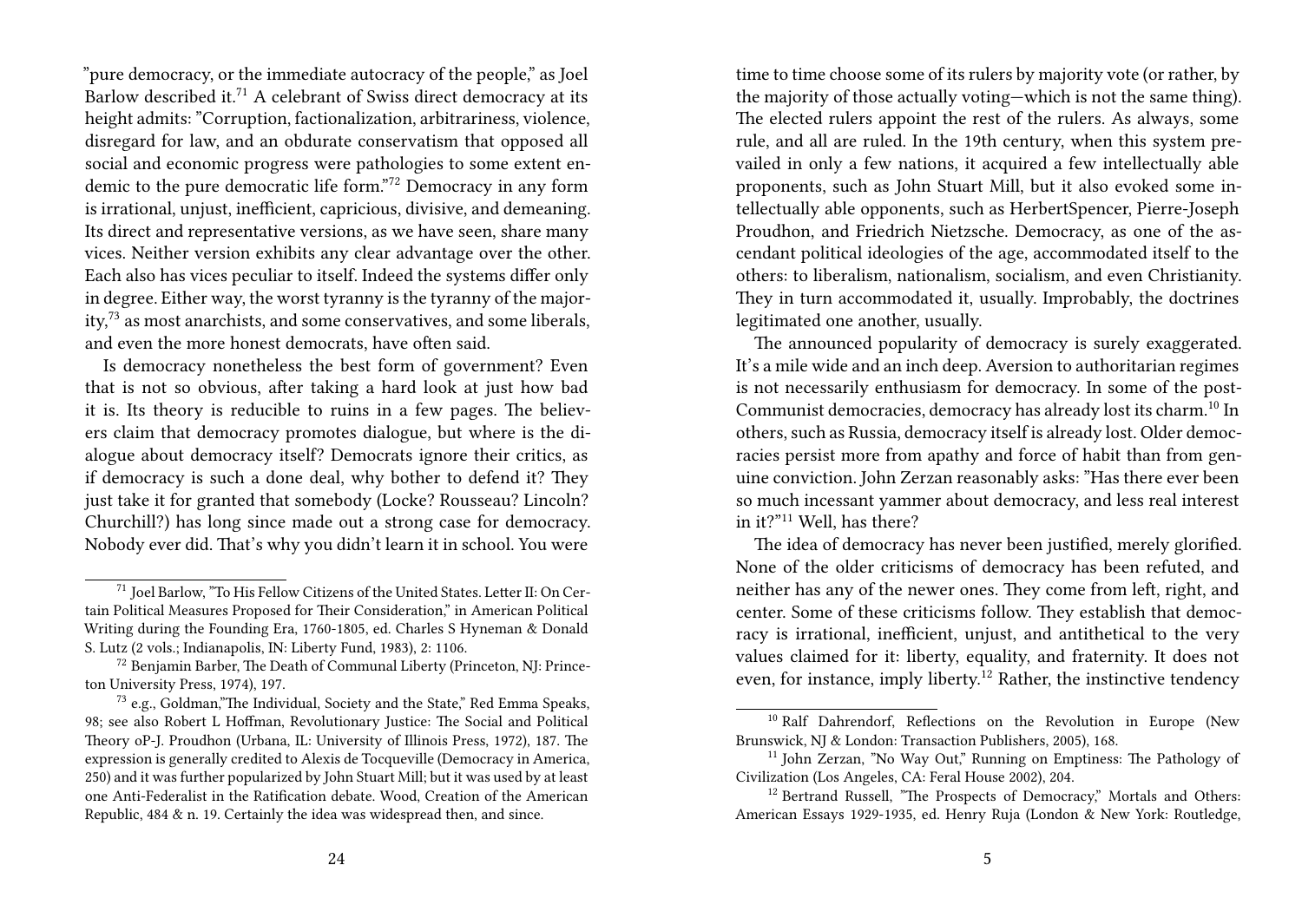of democracy is "to despise individual rights and take little account of them."<sup>13</sup> Democracy not only subverts community, it insults dignity, and it affronts common sense. Not all of these violated values are important to everyone, but some of them are important to anyone, except to someone to whom nothing is important. That is why post-modernists are democrats.

In recent years, some intellectuals (academics and former radicals) have tried to revive direct democracy as an ideal, and set it up as a viable alternative to representative democracy. Their strenuous exertions interest only themselves. Their efforts fail, for at least two reasons.

The first reason is that, as a matter of fact, "there is no reason to believe that there has ever been an urban, purely direct democracy or even a reasonable approximation of one. Every known instance has involved a considerable admixture of representative democracy which has sooner or later usually subordinated [direct] democracy where it didn't eliminate it altogether."<sup>14</sup> There is no space to prove it here, but the evidence is ample.<sup>15</sup> Direct democracy is merely an abstract ideal, a fantasy really, with no basis in historical experience. According to Jean-Jacques Rousseau, who is falsely claimed to be an advocate of direct democracy, "however small any State may be,

Caucus stalwart Sam Adams played a key role."<sup>66</sup> This is democracy in action.

What Hobbes is talking about, as he proceeds to say, is faction, which he defines as "a sort of effort and hard work, which they use to fashion people."<sup>67</sup> James Madison famously argued that direct democracy promotes factionalism.<sup>68</sup> But an organization of organizers of votes serves a purpose (its own) in any assembly or legislature. Parties (the euphemism for "factions") could play central roles in a direct democracy, maybe greater roles than in representative democracy.°

Only regular high turnouts would minimize (not eliminate) these capricious or manipulated reversals, since, if most citizens attend every meeting, most of them who attend one meeting will attend another. The polar possibilities are that all the same people, or all different people, attend the next meeting. If it is all the same people, it is de facto oligarchy. If it is all different people, it is chaos, the only kind of "anarchy" consistent with direct democracy. It will usually turn out to be closer to oligarchy.

## **Conclusion**

Majority rule is as arbitrary as random decision, but not nearly as fair.<sup>69</sup> For a voter, the only difference between the lottery<sup>70</sup> and an election is that he might win the lottery. Better pure chance than

<sup>1996), 2: 24;</sup> James Fitzjames Stephen, Liberty Equality Fraternity (Chicago IL & London: University of Chicago Press, 1991), 168.

<sup>13</sup> Alexis de Tocqueville, Democracy in America, ed. J.P. Mayer, tr. George Lawrence (Garden City, New York Doubleday & Company, Anchor Books, 1969), 699.

<sup>14</sup> Bob Black, Anarchy after Leftism (Columbia, MO: C.A.L. Press, 1997), 71. Representative democracy can also incorporate minor elements of direct democracy, as it does, in the United States, with trial by jury. But representative officials (judges) severely circumscribe the jury. Robert C. Black, "FIJA: Monkeywrenching the Justice System?," UMKC Law Review 66(1) (Fall 1997), 12-13.

<sup>15</sup> Bob Black, Nightmares of Reason (2010), chs. 14 & 15, available online from The Anarchist Library.

<sup>66</sup> Richard Maxwell Brown, "Violence and the American Revolution," in Essay; on the American Revolution, ed. Stephen G. Kurtz & James H. Hutson (Chapel Hill, NC: University of North Carolina Press & New York W.W. Norton & Co., 1973), 102.

<sup>67</sup> Hobbes, On the Citizen, 124.

<sup>68</sup> James Madison, The Federdist No. 10, at 56-57.

<sup>69</sup> Wolff, In Definse ofAnarchism, 44-45.

<sup>70</sup> Thus "universal suffrage is in my eyes nothing but a lottery:" Pierre-Joseph Proudhon, General Idea ofthe Revolution in the Nineteenth Century, tr. John Beverley Robinson (London: Freedom Press, 1923), 141.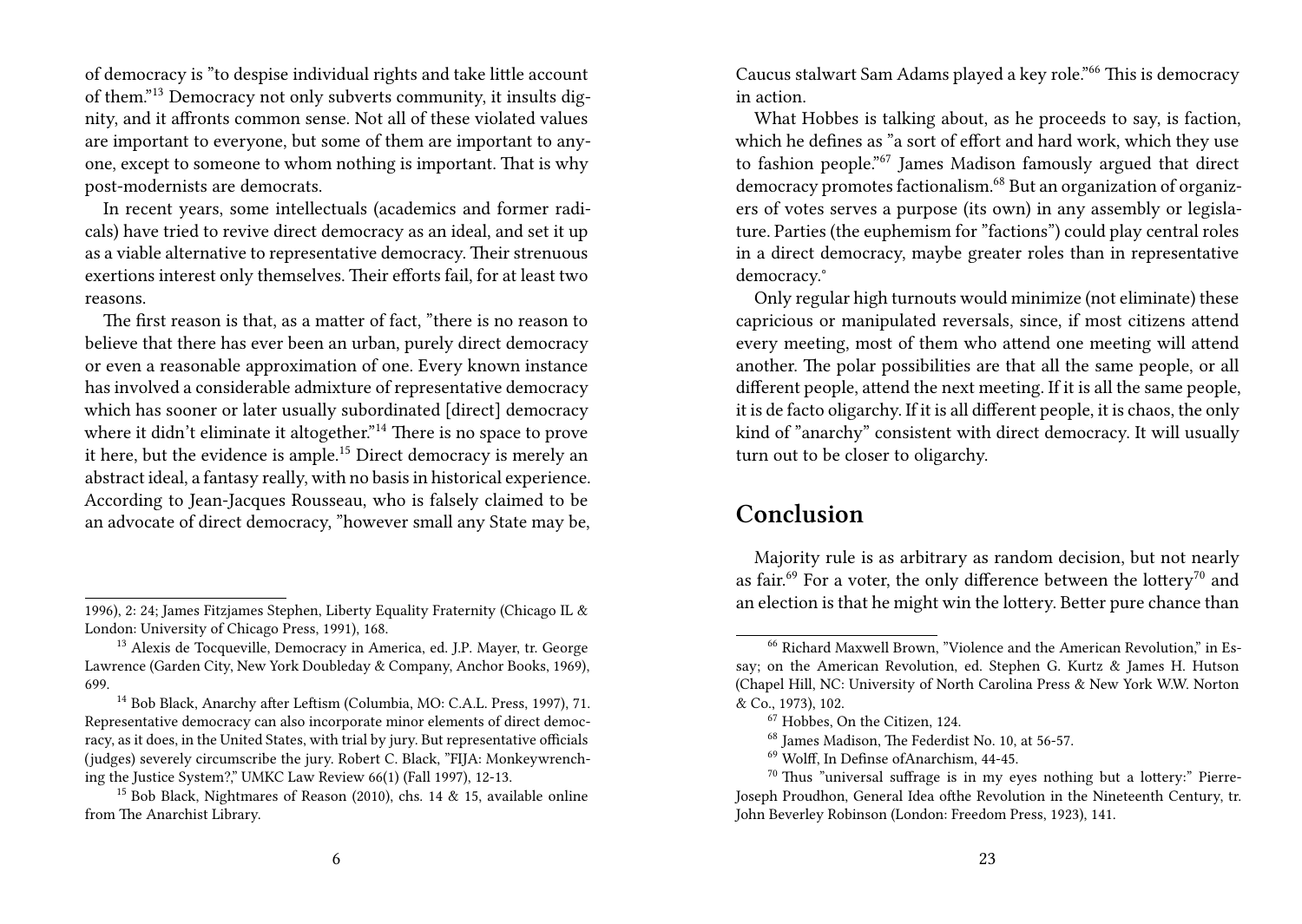der, so that the question may be brought up again, and the decision that was made when their opponents were there in strength may be reversed when they fail to show."<sup>63</sup>

Hobbes exactly describes how Samuel Adams manipulated another assembly, the Boston town meeting, at prior private meetings of his faction at the Caucus Club: "Caucusing involved the widest prevision of problems that might arise and the narrowest choice of response to each possibility; who would speak to any issue, and what he would say; with the clubmen's general consent guaranteed, ahead of time, to both choice of speaker and what the speaker's message would be." His cousin John Adams was astonished, after many years of attending town meetings, to learn of this: "There they drink flip [a rum drink], I suppose, and there they choose a moderator who puts questions to the vote regularly, and selectmen, assessors, wardens, fire wards, and representatives are regularly chosen before they are chosen by the town."<sup>64</sup> Exactly the same methods of manipulation were practiced in the Athenian assembly.<sup>65</sup>

Direct democracy is well suited to machine politics: "The powerful town meeting [in Boston] named the many municipal officials, determined taxes and assessments, and adopted public service projects that were a rich source of jobs and economic largesse. For years the original Caucus and its allies in the Merchants Club had acted as the unofficial directing body of the town meeting in which

civil societies are always too populous to be under the immediate government of all their members."<sup>16</sup>

The second reason is that the major objections to representative democracy also apply to direct democracy, even if the latter is regarded as an ideal form of pure majoritarian democracy. Some objections apply to one version, some to the other, but most apply to both. There are more than enough reasons to reject every version of democracy. Let us, then, consider some of these objections.

## **Objections to Democracy**

1. The majority isn't always right.

As (among many others) Pierre-Joseph Proudhon, Henry David Thoreau, Mikhail Bakunin, Benjamin Tucker, Errico Malatesta, and Emma Goldman said—and does anybody disagree?—democracy does not assure correct decisions. "The only thing special about majorities is that they are not minorities."<sup>17</sup> There is no strength in numbers, or rather, there is nothing but strength in numbers. Parties, families, corporations, unions, nearly all voluntary associations are, by choice, oligarchic.<sup>18</sup> Indeed, in assemblies whether direct or representative, in electorates as in legislatures, the whole is less—even less—than the sum of its parts. It is even mathematically demonstrable (but not by me) that majority decision-making

<sup>63</sup> Hobbes, On the Citizen, 124.

<sup>64</sup> Gary Wills, Inventing America: Jefferson's Declaration of Independence (Garden City, NY: Doubleday & Company, 1978), 20 (quoted), 23 (quoting John Adams). The Bostonians recreated the smoke-filled room at the Continental Congress, where Jefferson noticed that "[Samuel Adams] was constantly holding caucuses of distinguished men, among whom was Richard Henry Lee, at which the generality of the measures pursued were previously determined on, and at which the parts were assigned to the different actors who afterwards appeared in them." Quoted in ibid., 25.

<sup>65</sup> R.K.Sinclair, Democracy and Participation in Ancient Athens (Cambridge: Cambridge University Press, 1998), 144-145.

<sup>16</sup> Jean-Jacques Rousseau, "Discourse on Political Economy," The Social Contract and Discourses, tr. G.D.H. Cole (New York: E.P. Dutton and Sons & London: J.M. Dent and Sons, 1950), 313.

<sup>&</sup>lt;sup>17</sup> Loren E. Lomasky, "Default and Dynamic Democracy," in Liberty and Democracy, 3.

<sup>&</sup>lt;sup>18</sup> Clark Kerr, Unions and Union Leaders of Their Own Choosing (New York The Fund for the Republic, 1957), 12. Similarly, Switzerland's democracy is the most participatory in the world, but the Swiss are not " particularly participative in economic and social life." Wolf Linder, Swiss Democracy (3rd ed., rev. & upci.; Basingstoke, Hamps., England & New York: Palgrave Macmillan, 2010), 127.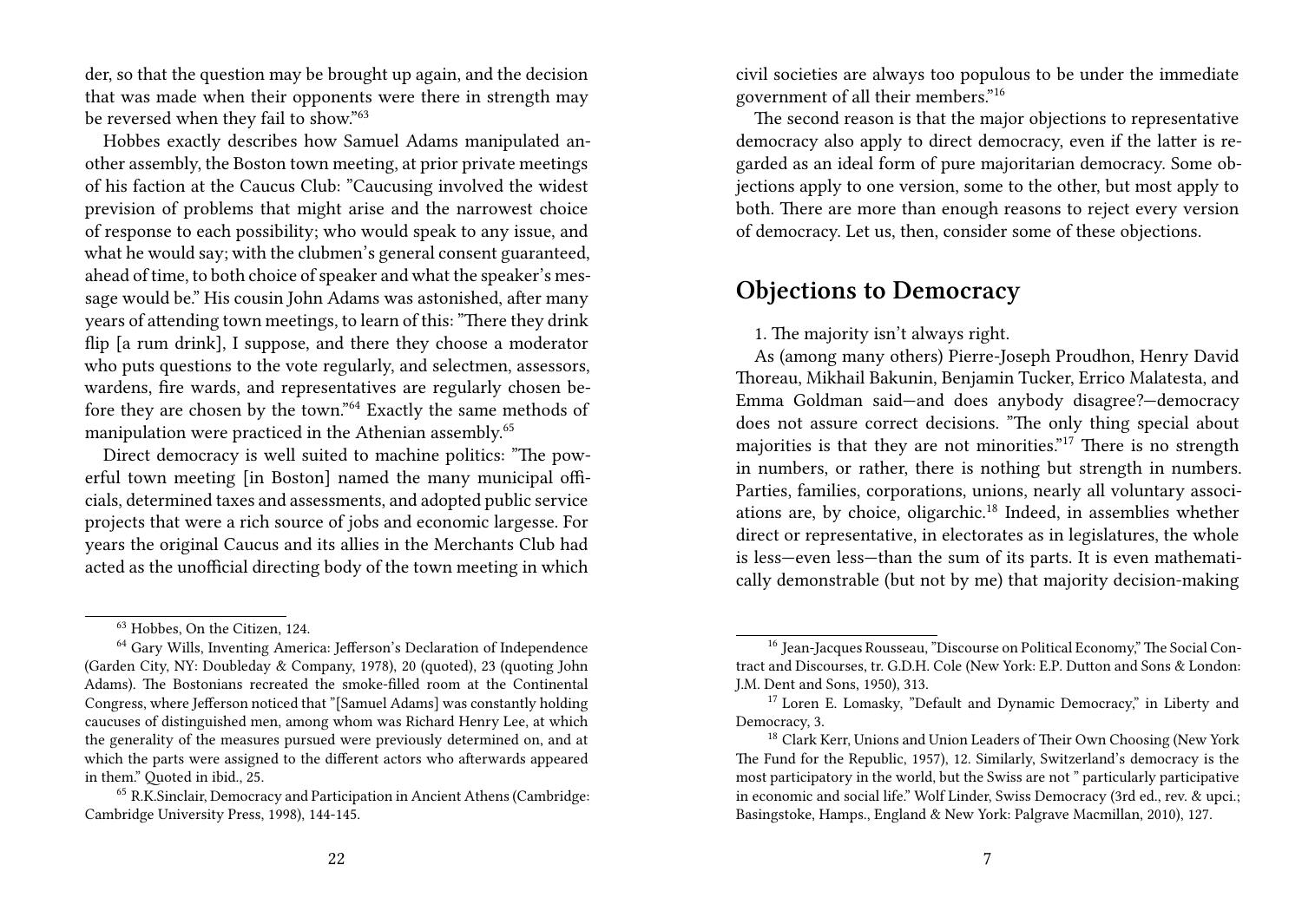generates inefficient, socially wasteful, more or less self-defeating decisions.<sup>19</sup>

Besides, after all, why should you, why should anyone, accept a decision that you know is wrong? Surely the quality of its decisions has something to do with the quality of the decision-making process.

2. Democracy does not as is promised, give everyone the right to influence the decisions affecting her, because a person who voted on the losing side had no influence on that decision.

As Henry David Thoreau wrote, "a minority is powerless while it conforms to the majority; it is not even a minority then."<sup>20</sup> It is, in fact, powerless, it is nothing. Thomas Hobbes anticipated Thoreau: "And if the Representative consist of many men, the voyce of the greater number, must be considered as the voyce of them all. For if the lesser number pronounce (for example) in the Affirmative, and the greater in the Negative, there will be Negatives more than enough to destroy the Affirmatives; and thereby the excesse of Negatives, standing uncontradicted, are the onely voyce the Representative hath."<sup>21</sup> "The numerical majority," wrote John C. Calhoun, "is as truly a single power—and excludes the negative as completely as the absolute government of one or a few."<sup>22</sup>

3. Democracy especially in small constituencies, lends itself to the disempowerment of permanent minorities, who occupy the same position in the democracy as they would in a despotism.

has ever seriously tried to make direct democracy work. For example, the assembly voted to give the Mytilenians, whose revolt had been crushed, the Melian treatment: death for all the men, slavery for the women and children. The judgment was reversed the next day, the second ship dispatched to Mytilene happily arrived first, and so only the Mytilenians held mainly responsible—over 1,000 of them—were executed.<sup>60</sup> Better, of course, to reverse a bad decision than stick to it; but people are reluctant to publicly admit they were wrong.

It is bad enough if the composition of the assembly fluctuates randomly or because of politically extraneous factors, as the weather, for instance, influences American election outcomes by influencing voter turnout<sup>61</sup> (higher proportions of Democrats turn out in good weather). But it might well turn on deliberate mobilization by a faction.This, too, happened in Athens.The general Nicias, addressing the assembly in opposition to the proposed Sicilian expedition, stated: "It is with real alarm that I see this young man's [Alcibiades'] party sitting at his side in this assembly all called in to support him, and I, on my side, call for the support of the older men among you." A line by the satiric playwright Aristophanes also attests to bloc voting in the assembly.<sup>62</sup>

Hobbes observed that "when the votes are sufficiently close for the defeated to have hopes of winning a majority at a subsequent meeting if a few men swing round to their way of thinking, their leaders get them all together, and they hold a private discussion on how to revoke the measure that has just been passed. They resolve among themselves to attend the next meeting in large numbers and to be there first; they arrange what each should say and in what or-

<sup>&</sup>lt;sup>19</sup> Grant McConnell, Private Power and American Democracy (New York Vintage Books, 1966), 120-127; James M. Buchanan & Gordon Tullock, The Calculus of Consent: Logical Foundations of Constitutional Democracy (Ann Arbor, MI: University of Michigan Press, 1962), 169; Elaine Spitz, Majority Rule (Chatham, NJ: Chatham House Publishers, 1982); 153; Michael Taylor, Community Anarchy and Liberty (Cambridge: Cambridge University Press, 1982), 54-55.

<sup>&</sup>lt;sup>20</sup> Henry David Thoreau, "Civil Disobedience," in Walden and Civil Disobedience (New York: Signet Classics, 1960), 231.

<sup>&</sup>lt;sup>21</sup> Thomas Hobbes, Leviathan, ed. C.B. Macpherson (Harmondsworth, Middlesex, England: Pelican Books, 1968), 221.

<sup>&</sup>lt;sup>22</sup> John C. Calhoun, Disquisitions on Government and Selections from the

<sup>&</sup>lt;sup>60</sup> Finley, Democracy, 52; Hegel, "On the English Reform Bill," 235; Thucydides, Peloponnesian War, 212-223.

<sup>61</sup> Russell Hardin, Encyclopedia of Democratic Thought, "Participation."

<sup>&</sup>lt;sup>62</sup> Thucydides, Peloponnesian War, 417 (quoted); "Ecclesiazusai," Aristophanes: Plays II, tr. Patric Dickinson (London: Oxford University Press, 1970), 2: 256.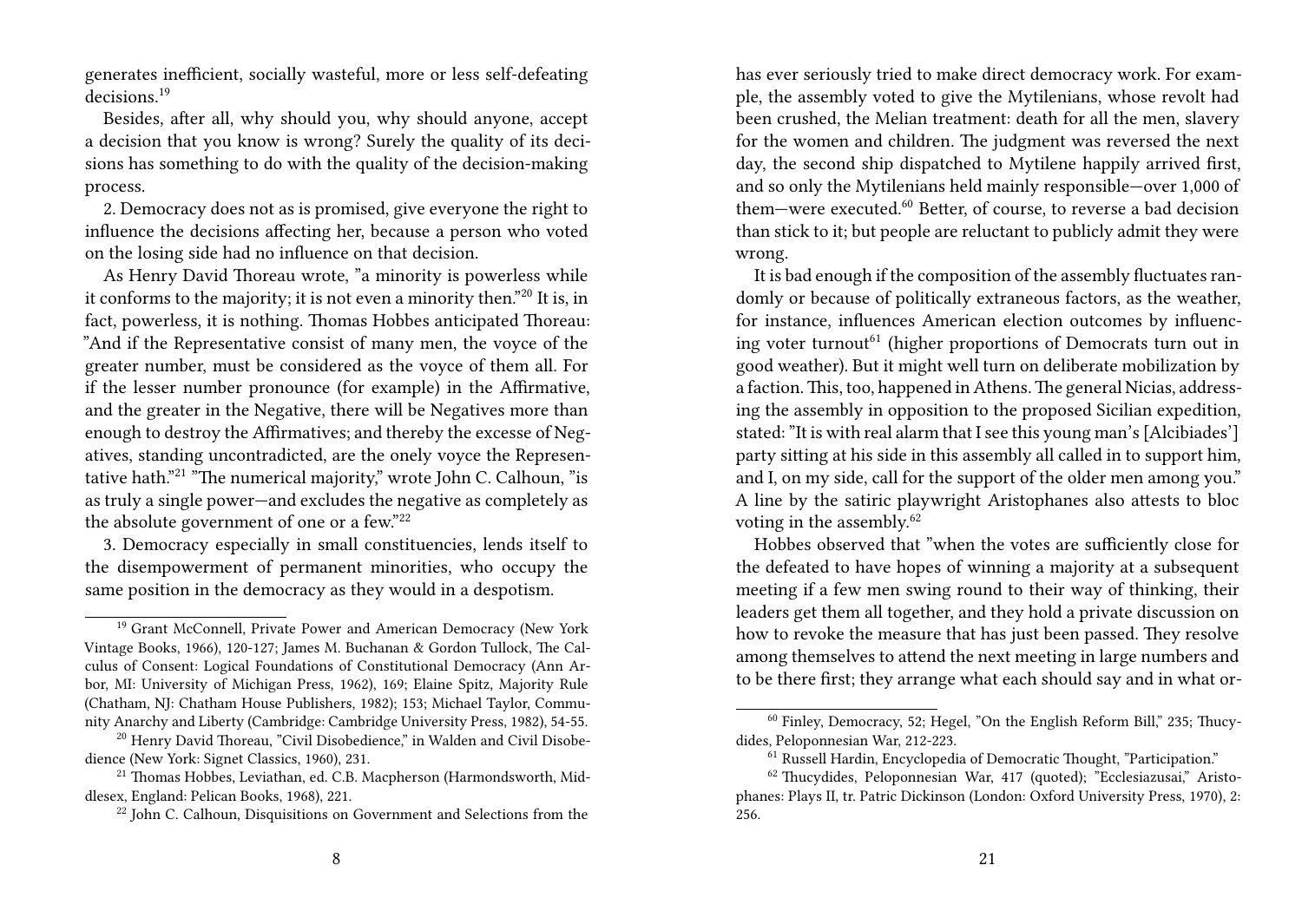the Athenian assembly voted for the disastrous Sicilian expedition: "The result of this excessive enthusiasm of the majority was that the few who were actually opposed to the expedition were afraid of being thought unpatriotic if they voted against it, and therefore kept quiet."<sup>58</sup>

17. A specific, experimentally validated emotional influence vitiating democracy is group pressure to conform.

This was strikingly demonstrated in a famous experiment by social psychologist Solomon Asch. Each of seven to nine experimental subjects was asked to compare a series of lines, and in each case identify the two lines that were equal in length. For each comparison it was obvious, indeed extremely obvious, which lines matched— but time after time, every member of the group gave the same wrong answer—except the only subject who was unaware of the real purpose of the experiment. In these circumstances, fiftyeight percent of the test subjects changed their answer to agree with the unanimous majority. Even when subjects were each given one ally, thirteen percent of the subjects agreed with the group instead of the evidence of their senses.<sup>59</sup> Some of the conformists actually changed their perceptions, but most of them simply decided that the group must be right, no matter how strong was the evidence to the contrary.

18. Another inherent flaw in direct democracy partly (not entirely) a consequence of the previous one, is the inconstancy ofpolicy.

This really covers two related arguments against democracy. What the assembly does at one meeting it may undo at the next, whether because citizens have had sober second thoughts (a good reason) or because a different mix of people shows up (a bad reason). This often happened in classical Athens, the only polity which

It isn't always the same momentary majority that rules, but often it is, and shifting majorities only make it less likely, not unlikely, for some group to be always opposed to the winning gang.<sup>23</sup> Under American democracy, it has long been well-known, even to the U.S. Supreme Court in 1938, that "discrete and insular minorities" are at a political disadvantage beyond the mere fact (which is disadvantage enough) that they are minorities.<sup>24</sup> And the smaller the constituency, the more likely it is that many interests may be represented "by numbers so small as to be less than the minimum necessary for defense of those interests in any setting."<sup>25</sup>

4. Majority rule ignores the urgency of preferences.

Preference varies in intensity, but consent does not. Preference is more or less, consent is yes or no. The vote of a person who has only a slight preference for a candidate or measure counts the same as the vote of someone passionately opposed, and so: "A majority with slight preferences one way may outvote almost as many strong preferences the other way." There could even be, as just noted, a permanently frustrated minority, which is a source of instability, or even oppression. To put it another way, the opportunity to influence a decision is not proportionate to one's legitimate interest in the outcome.<sup>26</sup>

Democratic theorists usually ignore the issue or, like John Rawls, wave it away by dogmatizing that "this criticism rests upon the mistaken view that the intensity of desire is a relevant consideration

<sup>58</sup> Thucydides, History of the Peloponnesian War, tr. Rex Warner (London: Reagan Books, 1951), 425.

<sup>59</sup> Solomon E. Asch, Social Psychology (Englewood Cliffs, NJ: Prentice-Hall, 1952), 458, 477.

Discourses (Indianapolis, IN & New York: Bobbs-Merrill Co., 1953), 29.

<sup>&</sup>lt;sup>23</sup> Spitz, Majority Rule, 183; Juerg Steiner, "Decision-Making," in Encyclopedia of Democratic Thought, ed. Paul Barry Clarke & Joe Foweracker (London & New York Routledge, 2001), q/v "Decision-Making."

<sup>&</sup>lt;sup>24</sup> United States v. Carolene Products Co., 304 U.S. 144, 152-53 n. 4 (1938).

<sup>25</sup> MacConnell, Private Power and American Democracy, 105 (quoted), 109.

<sup>&</sup>lt;sup>26</sup> John Burnheim, Is Democracy Possible? Alternatives to Electoral Politics (Cambridge, England: Polity Press, 1985), 83 (quoted); Jeremy Waldron, The Dignity ofLegislation (Cambridge & New York: Cambridge University Press, 1999), 132, 142-143; Buchanan & Tullock, Calculus of Consent, 125-127, 132-133; Robert A. Dahl, A Preface to Democratic Theory (Chicago, IL: University of Chicago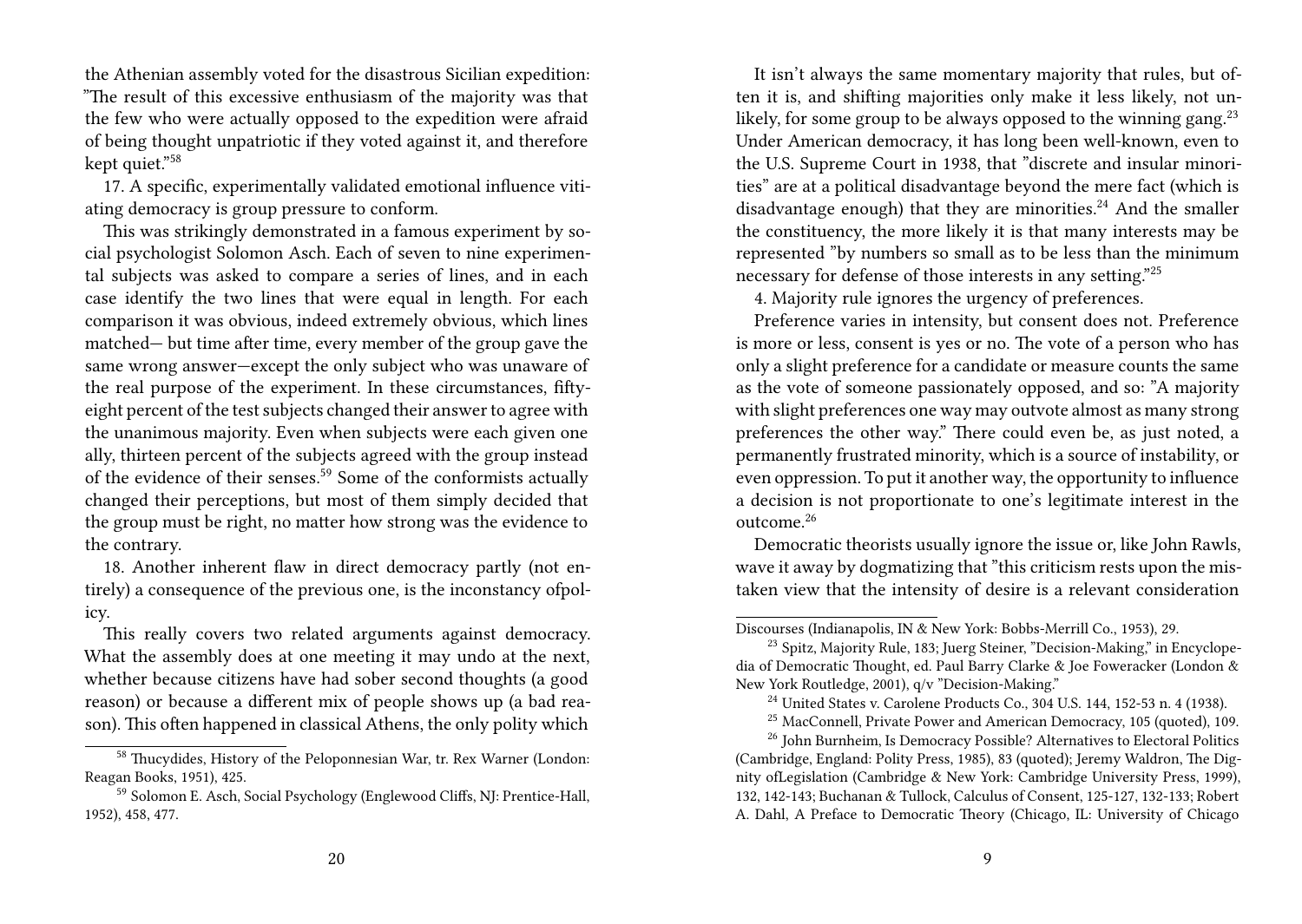in enacting legislation."<sup>27</sup> But, however embarrassing to democrats, "the intensity question is absolutely vital to the stability of democratic systems"—and it's a question to which pure majoritarian democracy has no answer.<sup>28</sup> Rousseau at least recognized the problem, although his solution is impractical. He thought that "the more grave and important the questions discussed, the nearer should the opinion that is to prevail approach unanimity."<sup>29</sup> But there is no way in which to decide a priori the importance of a question. First you have to decide how important the question is, and the majority may well rule a question to be unimportant to make sure that the question will be answered as that majority wishes.

5. There are no self-evident democratic voting rules.

Majority or plurality? Proxy voting? Quorums? Are supermajorities (three-fifths? two-thirds?) required for all, some, or none of the decisions? Who sets the agenda? Are motions from the floor entertained? Who decides who gets to speak, and for how long, and who gets the first or last word? Who schedules the meeting? Who adjourns it? And who decides, and by what rules, the answers to all these questions? "If the participants disagree on the voting rules, they may first have to vote on these rules. But they may disagree on how to vote on the voting rules, which may make voting impossible as the decision on how to vote is pushed further and further back."<sup>30</sup>

6. Collective, all-or-nothing balloting is irrational A decision made on a momentous matter by a single vote is as valid as a unananswer to the question. The answer is no. A direct democrat who claims that an overarching confederal system produces majority decisions,<sup>53</sup> affirms the impossible as an act of faith.

16. Direct democracy, to an even greater degree than representative democracy, encourages emotional, irrational decision mak $ing.^{54}$ 

The face-to-face context of assembly politics engenders strong interpersonal psychological influences which are, at best, extraneous to decision making on the merits. The crowd is susceptible to orators and stars, and intolerant of contradiction.<sup>55</sup> The speakers, in the limited time allotted to them, tend to sacrifice reasoning to persuasion whenever they have to choose, if they want to win. As Hobbes wrote, the speakers begin not from true principles but from "commonly accepted opinions, which are for the most part usually false, and they do not try to make their discourse correspond to the nature of things but to the passions of men's hearts. The result is that votes are cast not on the basis of correct reasoning but on emotional impulse."<sup>56</sup> "Pure democracy, like pure rum, easily produces intoxication, and with it a thousand mad pranks and foolishness."<sup>57</sup> Dissenters feel intimidated, as they were, for instance, when

Press, 1956), 91-99; Robert A. Dahl, Dilemmas of Pluralist Democracy: Autonomy vs. Control (New Haven, CT & London: Yale University Press, 1982), 88-89.

 $27$  John Rawls, A Theory of Justice (rev. ed.; Cambridge: Harvard University Press, Belnap Press, 1999), 230.

<sup>&</sup>lt;sup>28</sup> Benjamin Barber, The Conquest of Politics: Liberal Philosophy in Democratic Times (Princeton, NJ: Princeton University Press, 1988), 79 (quoted); Willmoore Kendall & George W. Carey, "The 'Intensity' Problem and Democratic Theory," American Political Science Review 62(1) (March 1968): 5-24.

<sup>29</sup> Rousseau, "The Social Contract," 7he Social Contract and Discourses, 107.

<sup>30</sup> Steiner, "Decision-Making," 130.

<sup>53</sup> E.g., Murray Bookchin, Anarchism, Marxism, and the Future of the Left, 1993-1998 (Edinburgh, Scotland & San Francisco, CA: A.K. Press, 1999), 314.

 $54$  "The general characteristics of crowds are to be met with in parliamentary assemblies: Intellectual simplicity, irritability, suggestibility, the exaggeration of the sentiments and the preponderating influence of a few leaders." Le Bon, The Crowd, 187. Automatic word wrap

<sup>55</sup> Robert Michels, Political Parties: A Sociological Study of the Oligarchical Tendencies of Modern Democracy (New York The Free Press & London: Collier-Macmillan Limited, 1962), 64, 98-102. For anyone who has doubts about democracy, this is the first book to read.

<sup>56</sup> Hobbes, The Citizen, 123; see also Sigmund Freud, Group Psychology and the Analysis of the Ego, tr. & ed. James Strachey (New York: W.W. Norton & Company, 1959), 9; Le Bon, The Crowd 187.

<sup>57</sup> John Jay quoted in Lift of john fax ed. William Jay (New York J. & J. Harper, 1833), 2: 315. Jay, co-author of The Federalist, was the first Chief Justice of the U.S. Supreme Court.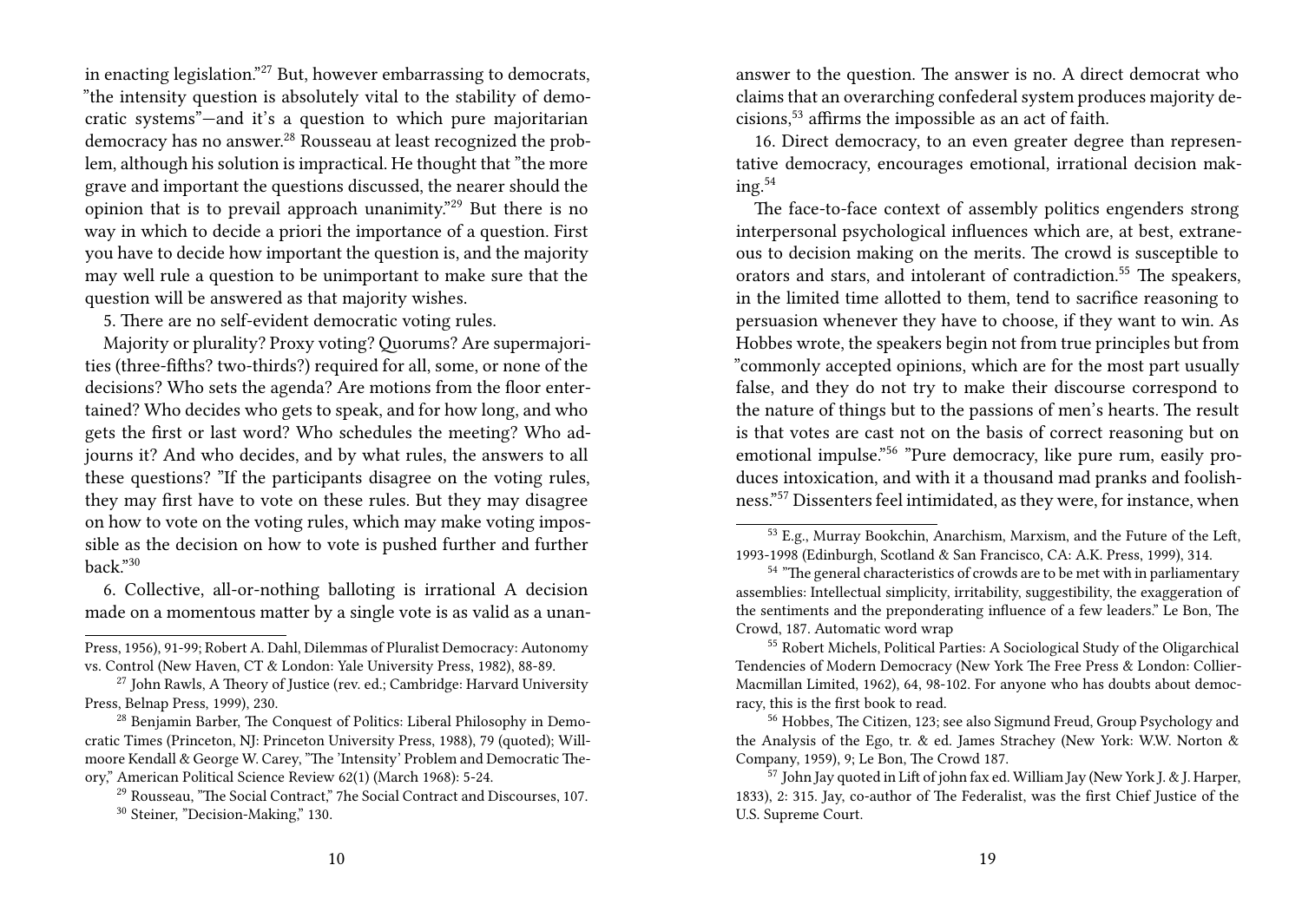all."<sup>50</sup> Even if as currently in the United States, districts are required to be nearly equal in population, gerrymandering—the drawing of their boundaries so as to favor some candidate or party is a standing temptation. Especially since the incumbents do the drawing. Using the latest liberatory technology— the computer—it's easy to devise gerrymandered but mathematically equal districts.

15. Direct democracy trying to avert this evil, embraces federalism, which increases inequality

If the neighborhood or face-to-face basic units were autarchic self-governing and self-sufficient—it would be nobody's business but theirs which people they included and how many.They could go to hell in their own way. But schemes for direct democracy typically call for a federal system with layers of "mandated and revocable delegates, responsible to the base" by which the decisions of assemblies are reconciled. Some delegates to the higher levels will potentially speak for a different number of citizens than other delegates but cast equal votes. In a federal system of units of unequal population, voting equality for the units means voting inequality for individuals. The federalist—but single-member—simple-plurality system evidently contemplated by most direct democrats, including the syndicalists, is the least proportionate of all voting systems.<sup>51</sup>

The inequality will be compounded at every higher level. The majority; the majority of the majority; the majority of the majority of the majority—the higher up you go, the greater the inequality. The more often you multiply by a fraction, the smaller the number you arrive at. "It is not possible," it is said, "to find a general answer to the question of to what extent federalism may legitimately be allowed to outweigh democracy."<sup>52</sup> Actually, there is a general

imous vote on a trifle. That extreme rarity, the one time one vote, one person's will, makes a difference, is the very same situation monarchy, dictatorship, one-man rule—that democracy is supposed to be an improvement on!

At all other times, of all the votes for the winning side, only one is decisive, so the votes of all but one of the winners, like the votes of all of the losers, might as well not have been cast.

7. Majority rule is not even what it purports to be: it rarely means literally the majority of the people.<sup>31</sup>

Many people (such as children, foreigners, lunatics, transients, and felons) are everywhere denied the right to vote. The disenfranchised are never much short of being the majority, and sometimes they are the majority. And since it rarely happens that every one of the eligible voters votes every time, usually the resulting majority of a majority means plurality rule, $32$  in other words, the rule of the momentarily largest minority, which might be rather small. The majority of a majority is often, and the majority of a minority is always, a minority. In order to cobble together majorities out of incoherent assemblies, leaders usually wield literally decisive power.<sup>33</sup> Under any possible government, a minority governs.

8. Whether voting by electoral districts or in popular assemblies, decisions are arbitrary because the boundaries of the districts determine the composition of their electorates, which determines the decisions.

<sup>50</sup> H.L. Mencken, Notes on Democracy (New York: Alfred A, Knopf, 1926), 89 (quoted); see also Dahl, Dilemmas of Pluralist Democracy: Autonomy, 83-84.

<sup>&</sup>lt;sup>51</sup> Sally Burch, Encyclopedia of Democratic Thought, q/v "Electoral Systems."

<sup>52</sup> Linder, Swiss Democracy, 84. In the Swiss system, the vote of one citizen in Uri, a small rural canton, outweighs the votes of 34 citizens in Zurich. Ibid., 81.

<sup>31</sup> Spitz, Majority Rule, 3.

<sup>&</sup>lt;sup>32</sup> John Stuart Mill, "Representative Government," in Utilitarianism, Liberty and Representative Government (New York: E.P. Dutton and Company & London: J.M. Dent and Sons, 1951), 346-347; Harold Barday, People Without Government An Anthropology of Anarchism (London: Kahn & Averill with Cienfuegos Press, 1982), 118; Linder, Swiss Democracy, 110.

<sup>&</sup>lt;sup>33</sup> "The necessity for these leaders is evident, since, under the name of heads of groups, they are met with in the assemblies of every country. They are the real rulers of an assembly." Gustav Le Bon, The Crowd (New York: Compass Books, 1960), 189.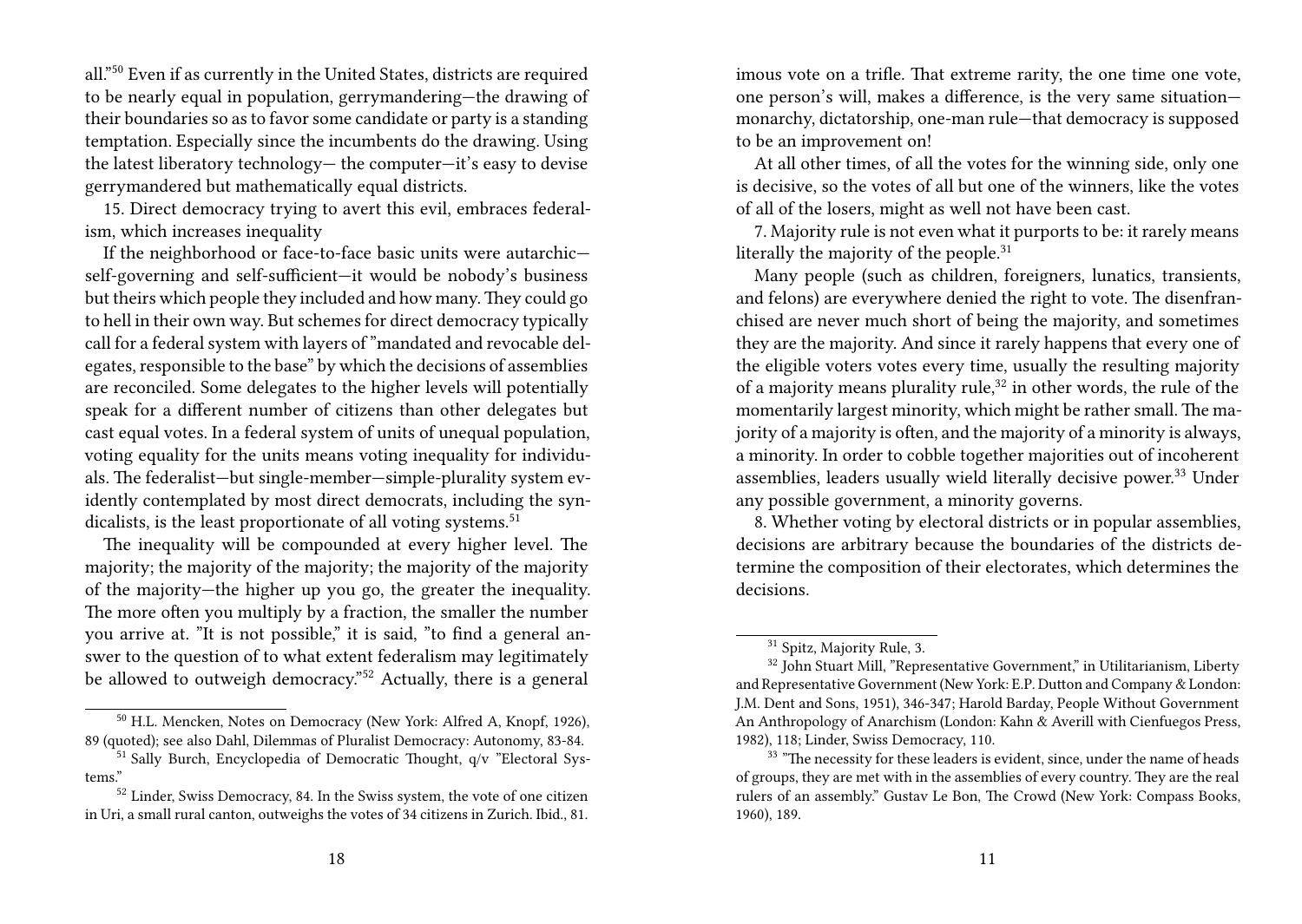In a democracy, "the definition of the constituency within which the count is taken is a matter of primary importance," but democratic theory is unable to say who should be included in an electorate.<sup>34</sup> Redraw the boundaries and the majority becomes a minority or vice versa, although no one has changed his mind. The politicians who draw and redraw the boundaries understand this very well.

9. Then there is the Voter's Paradox, a technical but very real contradiction in democracy discovered by Condorcet before the French Revolution.

In every situation where two or more voters choose from three or more alternatives, if the voters choose consistently, the majority preference may be determined solely by the order in which the alternatives are voted on. It can happen that A is preferred to B, B is preferred to C, yet C is by the majority preferred to $A!^{35}$  This is no mere theoretical possibility: it has happened in real votes. There

<sup>35</sup> Kenneth Arrow, Social Choice and Individual Values (2d ed.; New York: John Wiley & Sons, 1963), 2-3, 94-95; An Essay on the Application of Probability Theory to Plurality Decision-Making (1785)," in Condorcet: Foundations of Social Choice and Political Theory, tr. & ed. lain McLean & Fiona Hewitt (Aldershot, Hants., England & Brookfield, VT: Edward Elgar Publishing, 1994), 120130. A certain Rev. Dodgson invented the notion of "None of the Above" as a ballot option. "A Method of Taking Votes on More Than Two Issues," in The Political Pamphlets and Letters of Charles Lutwidge Dodgson and Related Pieces: A Mathematical Approach, ed. Francine F. Abeles (New York: Lewis Carroll Society of North America, 2001), 95. Since Arrow's Impossibility Theorem, "the theoretical case that elections can assure desirable outcomes was dealt a blow from which it is unlikely ever to recover fully." William R. Keech, "Thinking About the Length and Renewability of Electoral Terms," in Electoral Laws and Their Political Consequences, 104.

them and act them out in everyday life. Elections are undesirable everywhere, but nowhere would they be more destructive of community than in face-to-face assemblies and neighborhoods.

13. Another source of majority irresponsibility and minority indignity is the felt frivolity of voting its element of chance and arbitrariness.

As Thoreau (quoted by Emma Goldman) put it, 'All voting is a sort of gaming, like checquers or backgammon, with a slight moral tinge to it, a playing with right and wrong, with moral questions; and betting naturally accompanies it."<sup>49</sup> Majority rule is majority roulette. The popularity of student government and Model UN confirms that there is a ludic, playing-around element to deliberative decision making which is independent of its consequences. Here is an interest the delegates share with each other, but not with their constituents. Voting is a contest, officially umpired by the majority, with sometimes high stakes. To the extent that the assembled citizens are playing games with each other, or that winning for its own sake (or for how you play the game, for that matter) plays any part in their motivation, the quality of decision making is reduced still further and the humiliation of submission to majority rule is that much deepened.

14. Under representative democracy with electoral districts, malapportionment—the creation of districts with unequal populations—is possible and, even if they are equal, gerrymandering is almost inevitable.

Modern democrats agree with H.L. Mencken that "it must be plain that a community whose votes, man for man, count for only half as much as the votes of another community is one in which half of the citizens are, to every practical intent, unable to vote at

<sup>&</sup>lt;sup>34</sup> Peter J. Taylor, Graham Gudgin, & R.I. Johnston, "The Geography of Representation: A Review of Recent Findings," in Electoral Laws and Their Political Consequences, ed. Bernard Grofman Aren Lijphart (New York: Agathon Press, 1986), 183-184; McConnell, Private Power and American Democracy, 92 (quoted); Dahl, Dilemmas of Pluralist Democracy, 97-99; Bruce E. Cain, The Reapportionment Puzzle (Berkeley, CA: University of California Press, 1984), 36-37.

<sup>49</sup> Thoreau, "Civil Disobedience," 226, quoted in "Anarchism: What It Really Stands For," Emma Goldman, Red Emma Speaks: Selected Writings and Speeches, ed. Alix Kates Shulman (New York: Vintage Books, 1972), 60; Waldron, Dignity of Legislation, 126-127.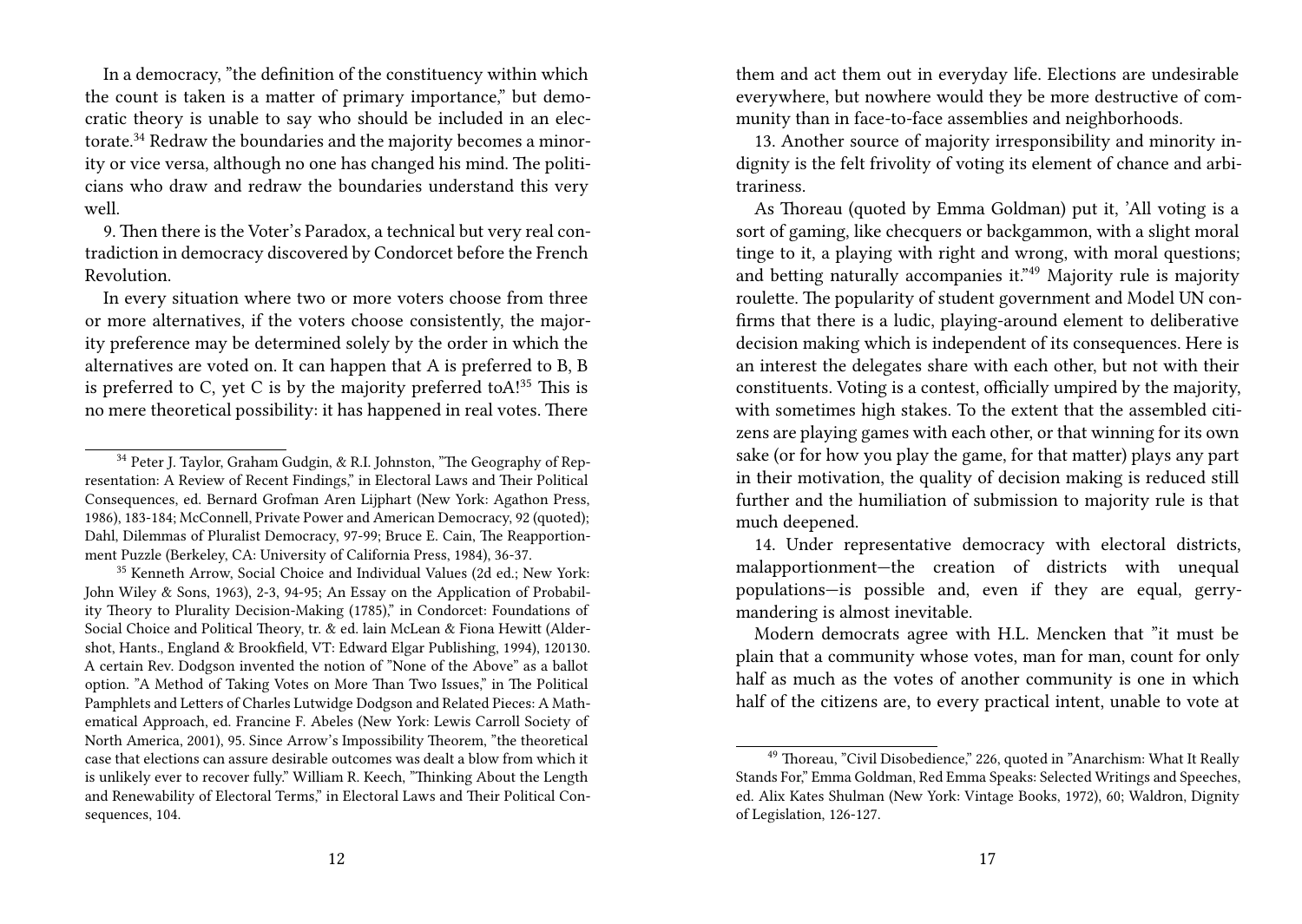ponent publicly may provoke aggression, anger, and competitive feelings<sup>46</sup>

In a winner-take-all system there is no incentive to compensate or conciliate defeated minorities, who have been told, in effect, that not only are they not to get their way, they are also stigmatized as wrong. The unaccountable majority is arrogant; the defeated minority is resentful.<sup>47</sup> Coercive voting promotes polarization and hardens positions. Deliberation "can bring differences to the surface, widening rather than narrowing them."<sup>48</sup> These consequences, muted in systems of large-scale, secret voting in not-too-frequent elections, are accentuated in the imagined communal combination of very small electorates, extremely frequent elections, and public voting. Citizens will take their animosities and ulcers home with

are, in fact, a number of these voting paradoxes. Under ideal conditions, majority rule almost always produces these cyclical preference orders. For this and other reasons, "the various equilibrium conditions for majority rule are incompatible with even a very modest degree of heterogeneity of tastes, and for most purposes are not significantly less restrictive than the extreme condition of complete unanimity of individual preferences."<sup>36</sup>

What that means is that whoever controls the agenda controls the vote, or, at least, "that making agendas seems just about as significant as actually passing legislation."<sup>37</sup> It is fitting that a 19th century mathematician who wrote on this phenomenon (which he called "cyclical majorities") is better known under his pen name, Lewis Carroll.<sup>38</sup> He came by his sense of the absurd honestly.

10. Another well-known method for thwarting majority rule with voting is logrolling.

Logrolling is an exchange of votes between factions. Each group votes for the other group's measure, a measure which would other-

<sup>46</sup> Spitz, Majority Rule, 192 (quoted); Arend Lijphart, Encyclopedia of Democratic Thought, q/v "Consensus Democracy" (majoritarian democracy is "exclusive, competitive and adversarial"); Jane L. Mansbridge, Beyond Adversary Democracy (New York: Basic Books, 1980), 273. Mansbridge adds that because it is distressing to face a hostile majority, the meeting exerts pressure for conformity. Highly motivated militants may just wear down and outlast the others: "The Lower and Weaker Faction, is the firmer in Conjunction: And it is often scene, that a few, that are Stiffe, doe tire out, a greater Number, that are more Moderate." Francis Bacon, "Of Faction," The Essayes or Counsels, Civil! and Moral, ed. Michael Kiernan (Cambridge Harvard University Press, 1985), 155 (essay no. LI.). Not the least of the many serious inequalities which inhere in the assembly is the inequality between extraverts and introverts. Assembly government discourages attendance by the kind of person who does not like to be in the same room with, say, Murray Bookchin or Peter Staudenmeier.

 $47$   $\degree$ To see the proposal of a man whom we despise preferred to our own; to see our wisdom ignored before our eyes; to incur certain enmity in an uncertain struggle for empty glory; to hate and be hated because of differences of opinion (which cannot be avoided, whether we win or lose); to reveal our plans and wishes when there is no need to and to get nothing by it; to neglect our private affairs. These, I say, are disadvantages." Thomas Hobbes, On the Citizen, ed. & tr. Richard Tuck & Michael Silverthorne (Cambridge: Cambridge University Press, 1998), 120.

<sup>48</sup> Ian Shapiro, "Optimal Participation?" journal of Political Philosophy 10(2) (June 2002), 198-199.

<sup>36</sup> William H. Riker & Barry R. Weingast, "Constitutional Regulation of Legislative Choice: The Political Consequences of Judicial Deference to Legislatures," Working Papers in Political Science No. P-86-11 (Stanford, CA: Hoover Institution, 1986), 13-18 (real-life examples of perpetual cyclical majorities); Hanno Nurmi, Voting Paradoxes and How to Deal With Mem (Berlin, Germany: Springer, 1999); Peter C. Fishburn, "Paradoxes of Voting," American Political Science Review 68(2) (June 1974): 537-546 (five more paradoxes); Gerald H. Kramer, "On a Class of Equilibrium Conditions for Majority Rule," Econometrica 41(2) (March 1973), 285 (quoted). The only reason cyclical preference orders are not more common in real life is the influence of other undemocratic practices such as logrolling (see below).

<sup>&</sup>lt;sup>37</sup> Ian Shapiro, "Three Fallacies Concerning Majorities, Minorities, and Democratic Politics," in NOMOSXXIII.\* Majorities and Minorities, ed. John W Chapman & Alan Wertheimer (New York & London: New York University Press, 1990), 97; William H. Riker, "Introduction," Agenda Formation, ed. William H. Riker (Ann Arbor, MI: University of Michigan Press, 1993), 1 (quoted).

<sup>&</sup>lt;sup>38</sup> "Method of Taking Votes on More Than Two Issues," 46-58; Robert Paul Wolff, In Defense of Anarchism (New York Harper Torchbooks, 1970), 59-63; Arrow, Social Choice and Individual Values, 94.